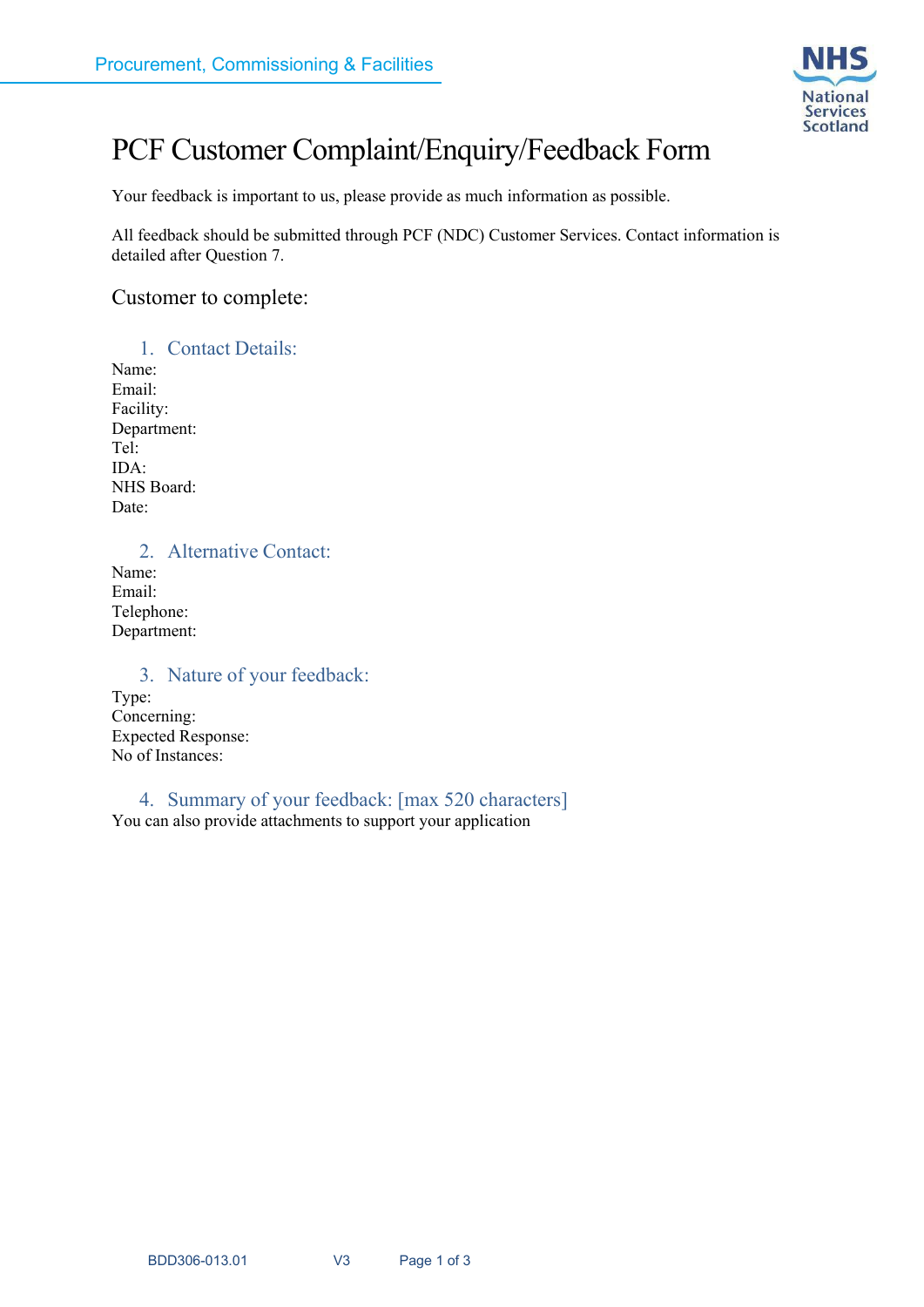#### Procurement, Commissioning & Facilities



## 5. Information about the Product/Service provider (complete where applicable): Scotland

Supplier Name: Product Service Description: Supplier Product Code: Order/Event Date: Order No: NDC Code (SKU): National Contract Ref: Batch/Lot No:

#### 6. Samples available:

It is essential (where possible) for product issues samples are retained to aid the investigation. Without samples a thorough investigation may not be possible.

## 7. Have you contacted any other agencies regarding this matter? Delete option(s) that don't apply.

H&SE – Health and Safety Executive HPS – Health Protection Scotland HFS – Health Facilities Scotland EHO – Environmental Health Org IRIC – Incident Reporting and Investigation Centre MHRA – Medicines and Healthcare Products Regulatory Agency

If your complaint relates to a product received from NDC, send your completed form to your local procurement/stores team who will submit to the NDC Customer Services Team on your behalf.

Email: nss.npcustservs@nhs.scot

For general enquiries call NDC Customer Services on one of the following numbers:

- 01698 79 4442
- $\bullet$  01698 79 4443
- $\bullet$  01698 79 4502
- 01698 79 4573
- 01698 79 4580